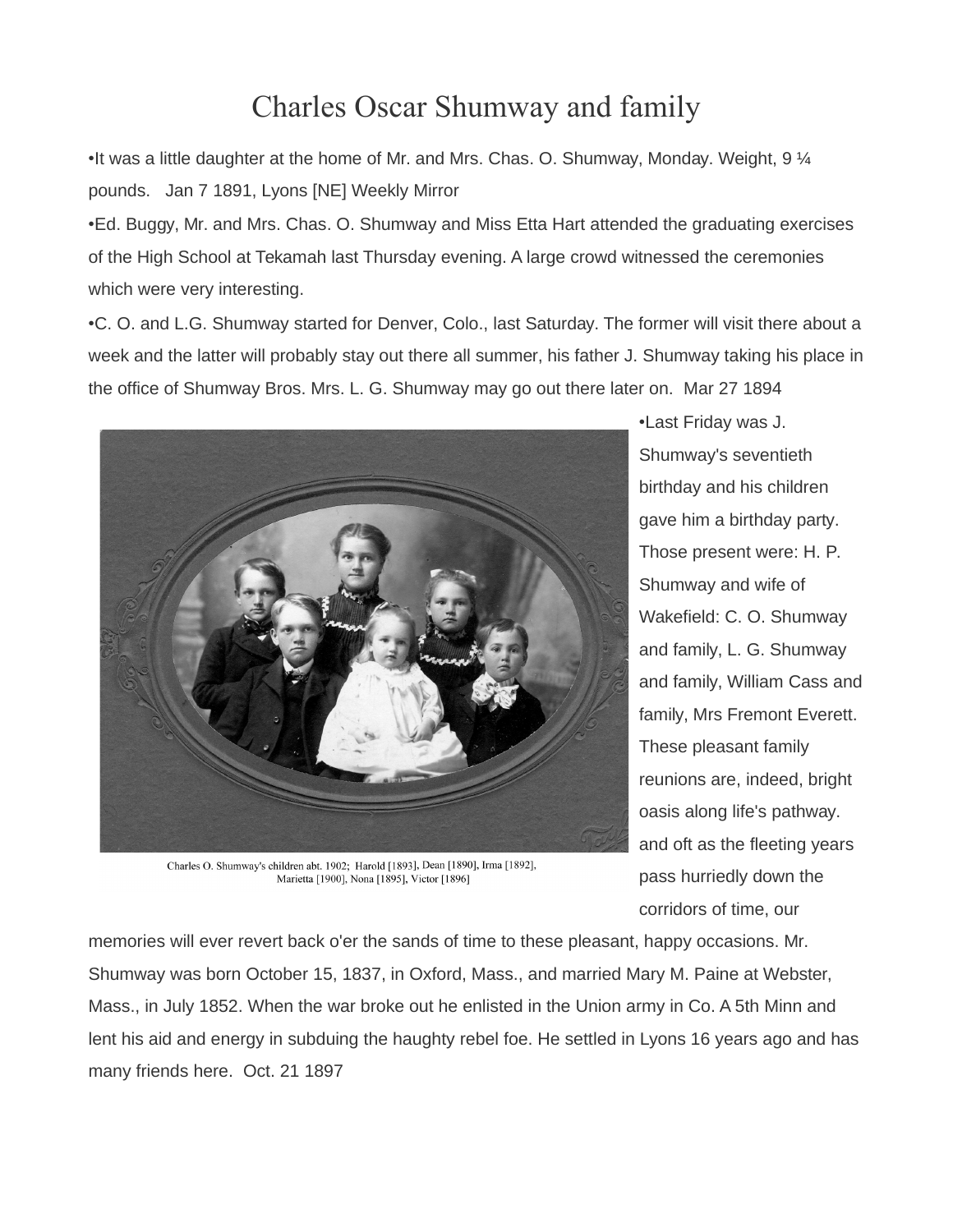•H.P. Shumway of Wakefield started for Colorado, Monday where he will be joined by his brother Chas., for a hunt and will return here together. Aug 30, 1900

•J, Shumway brought a large apple to the Mirror office which was raised in his brother's Rufus Shumway, orchard, at Portland, Minn. It measured 12 inches in circumference and Mr. Shumway says there is a big crop of them up there.

•Oct 11 1900

•Woman's and Commercial Clubs Give Reception in Honor of Mr. and Mrs. C. O. Shumway

Saturday evening according to the arranged plans of the official heads of the Woman's and Commercial Clubs, the friends and relatives of C. O. Shumway and wife assembled in good numbers at the Methodist Church to say good-bye and to wish them prosperity and happiness in their new home in Sheridan, Oregon, to which they began their journey Wednesday. The town and country about was well represented. The musical program consisting of songs in which all joined, piano selections by Miss Celia Fritts and Mrs. C.S. Newmyer and a violin solo by Mrs. Jas. Robins, received hearty applause. At the close of the musical program, Geo.W. Little, representing the clubs and guests, announced that Mr. Shumway and he had been requested to sing a duet, and calling Mr. Shumway to his side, reviewed briefly their amicable business relations covering a period of nearly twenty years as competitors in trade, spoke of Mr. Shumway's fidelity to his family and friends, and to the general good and prosperity of his town, wished him and his godspeed and presented them with a cut glass berry set as a remembrance and mark of esteem. Mr. Shumway expressed the full appreciation of his family for these evidences of friendship and regard, spoke of Lyons as their home, and assured all that their expressions and acts of friendship were appreciated, and would ever be remembered and looked back to, by himself and wife, as one of the brightest spots in life's journey. Refreshments were then served in the basement room of the church, a social hour enjoyed, and with good wishes, and a prosperous journey, good night was bade. •Oct 18 1906 LYONS [NE] WEEKLY SUN

•C. O. Shumway is getting down to business in his lumbering business in Oregon having completed an eight mile flume to run logs down to the mill costing a large sum of money. Mar 7 1907 •Eighty Years Old

•There was a reunion of the Shumway family here, Tuesday, Oct.15, 1907, in honor of the 80th birthday anniversary of J. Shumway of this place. All of the seven children were present except C.O. Shumway who is in Oregon. A sumptuous dinner and supper was served.. Those present were: E. E. Shumway, of Denver, Colo., H. P. Shumway and wife, of Wakefield, M.E. Butterfield, of Lincoln,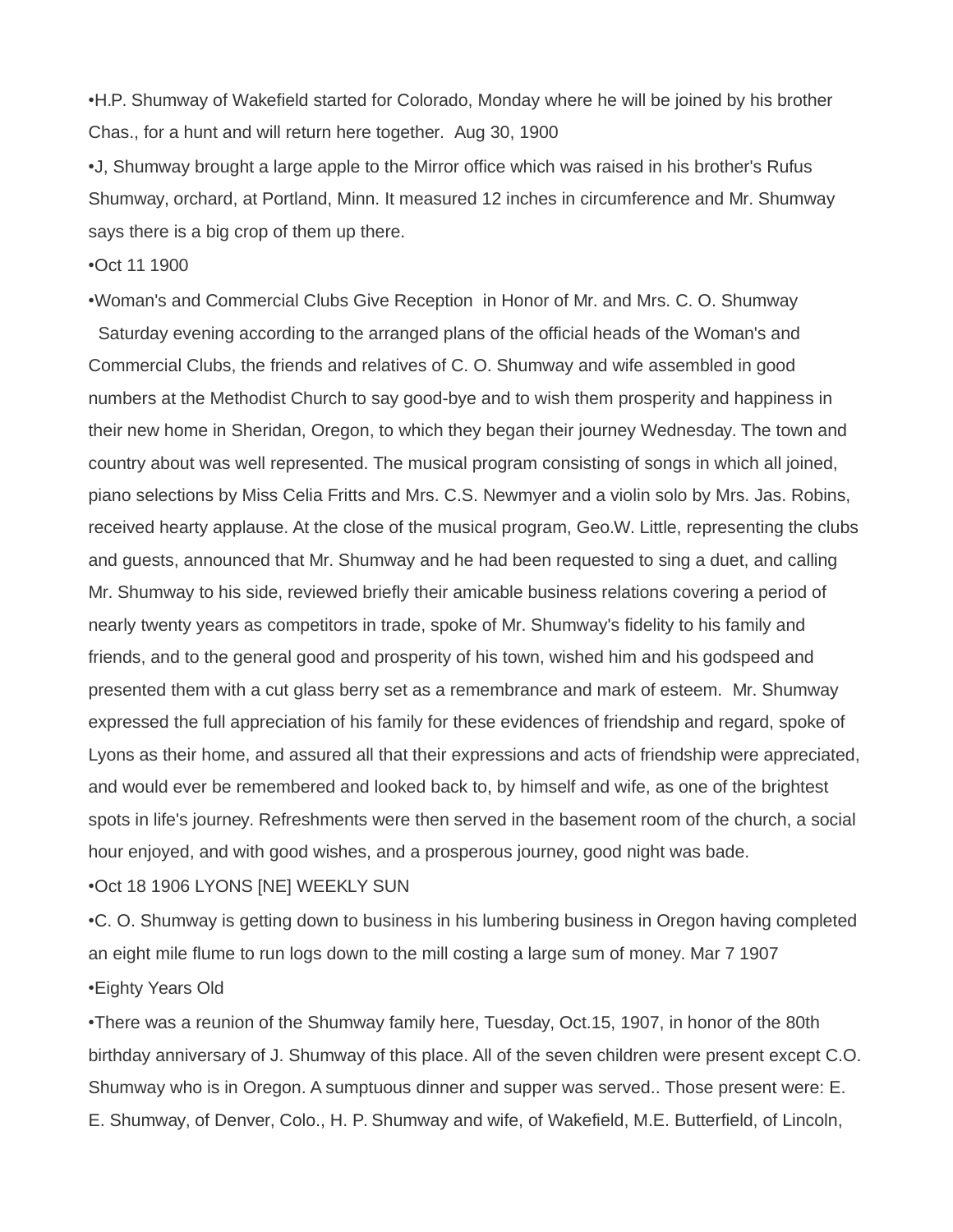Arthur Cass. of Florence, Colo., Mrs. Fremont Everett, of Oregon, besides all the Lyons children and their families. The children living here are: Mrs. Wm. Cass, L. G. and Roy Shumway. Oct l7, 1907 Lyons [NE] Weekly Mirror

•Word was received by relatives here of the birth of a daughter to Mr. and Mrs. C. O. Shumway at their home in Sheridan Oregon, on Thursday, February 5th. Their many Lyons friends extend congratulations. Feb 12 1914

•Word comes from Sheridan, Oregon that Victor, the sixteen year old son of Mr. and Mrs. C. O Shumway, met with what nearly proved a fatal accident a couple of weeks ago. He was riding a motorcycle when the machine got away from him and ran into a plate glass window, the boy being badly cut about the neck and shoulder, one gash just missing his jugular vein and windpipe. He was very weak from loss of blood by the time his wounds were dressed but late reports state that he is out of danger. Feb 25 1915

•Lyons relatives of Miss Irma, eldest daughter of Mr. and Mrs. C. O. Shumway of Sheridan, Oregon have received word of her marriage to Mr. Roy Bastie, [Bostic] the ceremony taking place on the evening of Thursday. October 9th. Mrs Shumway, the bride's mother, speaks very highly of her new son, who holds a responsible position with a Portland contracting firm. The Sun joins the bride's many friends here in wishing the young people prosperity and happiness. Oct 29 1919 Lyons (NE) Sun

•Birthday Dinner The ninety-third birthday anniversary of Jeremiah Shumway was celebrated at the home of his daughter, Mrs. Wm. Cass, Friday 15. Thirty-one persons sat down to the flower decked, bounteously laden tables at one o'clock. Those present were: Mr. and Mrs. Wm. Cass; the two resident sons, Loran and Roy Shumway and families; Mr. and Mrs. Chas Shumway and family of Rosalie; Mrs. Irma Bostic and son and Mrs. Nona Miller of Portland, Oregon, daughters of Mr. and Mrs. Charles Shumway; Mrs. and Mrs. Arthur Cass; Mr. and Mrs. G.H. Miller; Mrs. Florence Shumway of Minneapolis, sister-in-law of J. Shumway; and Miss Mary Taylor of Chicago. Four generations were represented. It was a most happy occasion and all expressed the wish that "Grandpa" might be spared in his present good health for many more reunions. Mr. Shumway received many pleasant remembrances. Oct 21 1920--Lyons Mirror

•The following concerning the marriage of Victor Shumway, a former local resident, was taken from The Sheridan (Ore.) Sun of recent date: "Victor Shumway and Miss Mildred Short, both former young people of Sheridan, were married in Portland last Friday evening, the simple ring ceremony